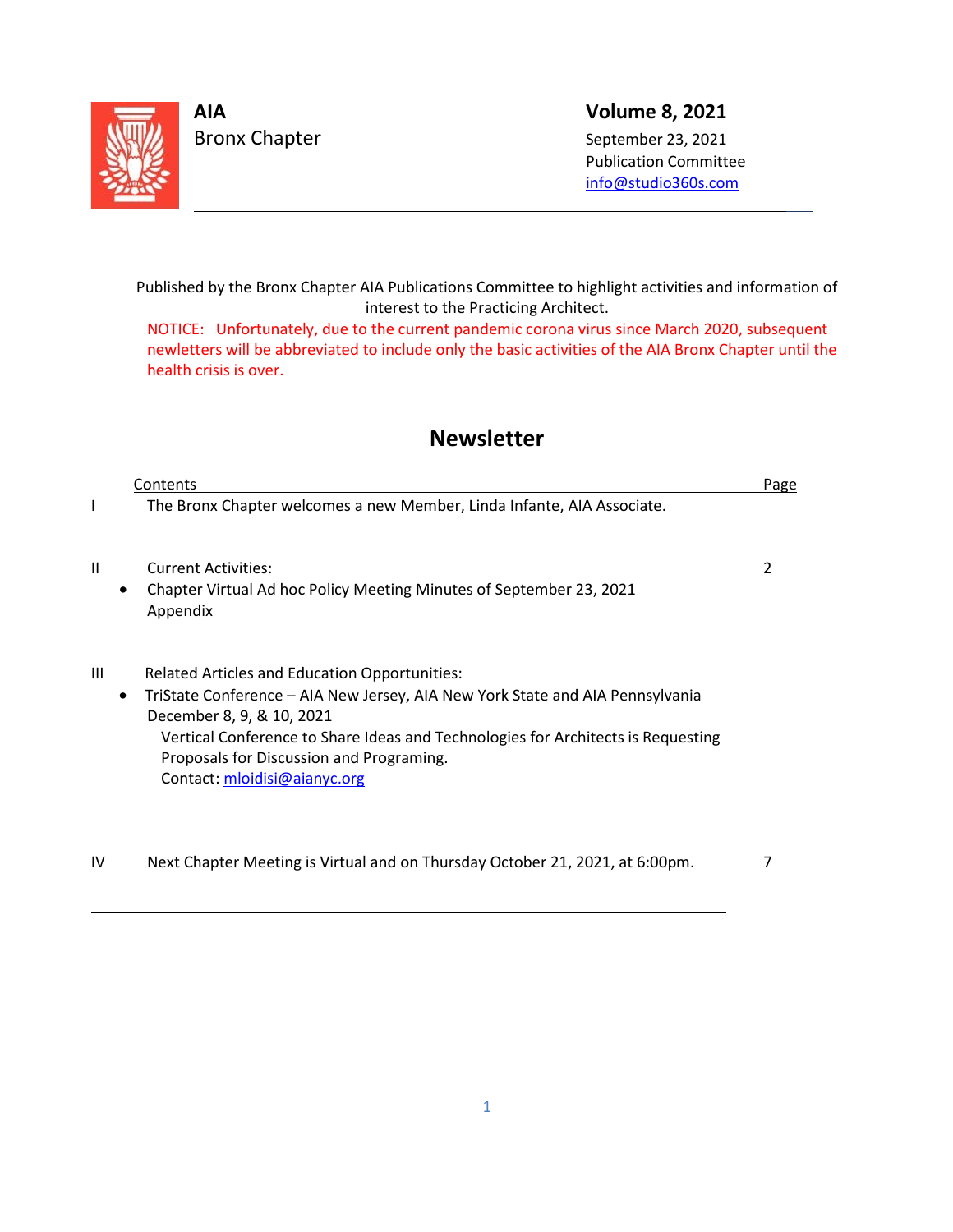#### I Current Activities



#### September 23, 2021 AIA BRONX CHAPTER MEETING MINUTES

Meeting began at 6:20pm.

Attendees: Boris Baranovich Owen Gechter Ken H. Koons, St. Ken A. Koons, Jr. Josette Matthew Richard Montana Julian Misiurski Bryan Zelnik Martin Zelnik

Guest Sara Djazayeri **Regional Sales Representative** Bob Esnard New York, NY & PA Antonio Freda Smart Vent Products, Inc./Floodproofing.com

#### Agenda / Discussion

*Note: The Zoom meeting technology derailed the start of the September meeting as the sharing screen controls were disabled and attendees had to re-sign in utilizing the presenter's Zoom account. At the end of the presentation, members then rejoined the Chapter Zoom site to continue the meeting. This glitch was caused by the Chapter's Zoom and the "Host" address being on different computers.* 

1. Owen Gechter – a Regional Sales Representative from Floorproofing.com, presented a seminar on "Floodplain Design, Construction and Impacts on Flood Insurance". Owen utilized slides, a few videos, and physical samples to illustrate the objectives and issues concerning flood control and their regulations. He discussed the importance of proper foundation flood vents and dry floodproofing techniques when designing a building structure in the flood zone in accordance with FEMA's Technical Bulletin 1,2,3, the National Flood Insurance Program, ASCE 24-14 and ICC Building Code regulations and standards. Owen elaborated on these codes as they relate to sustaining foundations and overall business continuity in those flood hazard areas. Throughout the course he analyzed the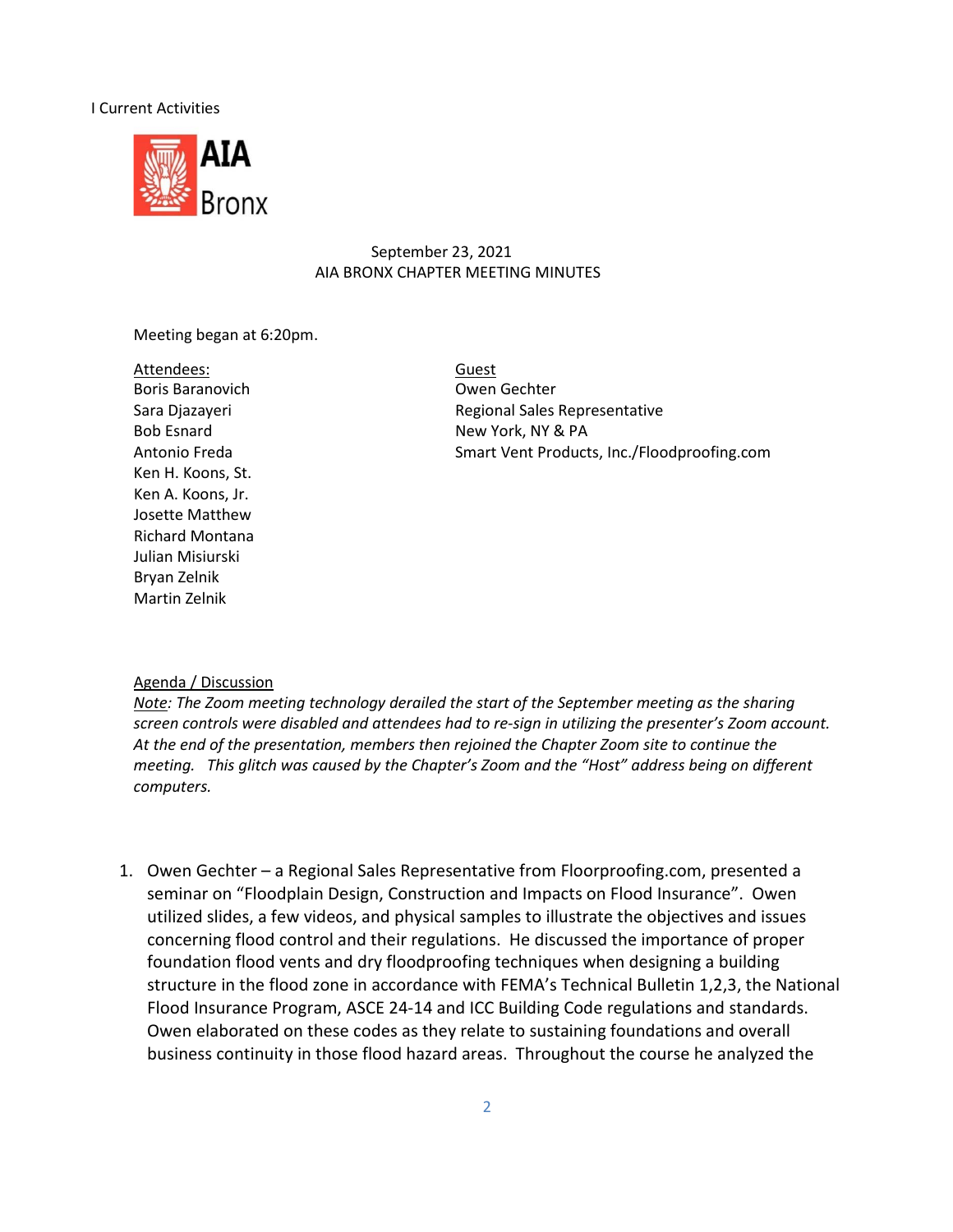role of building compliance in securing lower flood insurance rates for both residential and commercial properties and what mitigation solutions are available in those applications.

Specifically, the two main techniques of floodproofing structures were outlined, as well as, how they are utilized and regulated. He also described the three kinds of flood zones designated as Special Flood Hazard Areas (SFHA) where most of the buildings in our area are generally located:

Zone A. High flood possibility area usually in low waterfront areas.

Zone B. Moderate flood risk area in a tidal area or slightly above mean high water level.

Zone X. Low flood risk area usually high ground and away from water-front areas.

There are two main approaches to floodproofing:

- **Wet floodproofing**
- **Dry floodproofing**

**Wet Floodproofing** – consists of utilizing a series of manufactured and International Code Counsel (ICC) certified vents. The concept is to protect structures and homes during floods by preventing hydrostatic pressure buildup which can destroy a wall or foundation. This technique allows flood water to freely flow through an enclosure such as a crawl space, garage or building supports without water pressure creating damage. The vent location must be within a minimum of one foot above the mean high-water level of any specific site. This will allow the vents to be activated when there is a serious flood event, and as the flood water recedes, allowing the property to dewater.

**Dry Floodproofing** – is where a structure is protected by allowing it to be functional, dry, and operational during any flood event. The flood proofing timing is to wait until the last possible moment before a flooding event occurs. Then the structure is enclosed with a temporary or a permanent barrier to keep it dry throughout the event. There are six general, dry floodproofing techniques to protect a property:

- a) Point of use Flood Barriers These barriers are flexible, made of plastic or tarp that can be rolled out or folded into place manually, when a flood event occurs.
- b) Door, Window or Vent Barriers They are rigid panels made to enclose a structure or building by taking rigid elements that are secured with screws, to completely enclose a structure preventing water from entering.
- c) Flood Logs A modular system components that are installed by personnel that stacks and locks in place to withstand high velocity water loads, as well as resist high impact forces.
- d) Perimeter Flood Barriers Portable and reusable flood barriers are flexibly made to be used and function most efficiently as an alternative to the traditional sandbags.
- e) Passive Flood Barriers This technique uses flood waters to automatically raise the barriers. The water presence is used to limit flooding.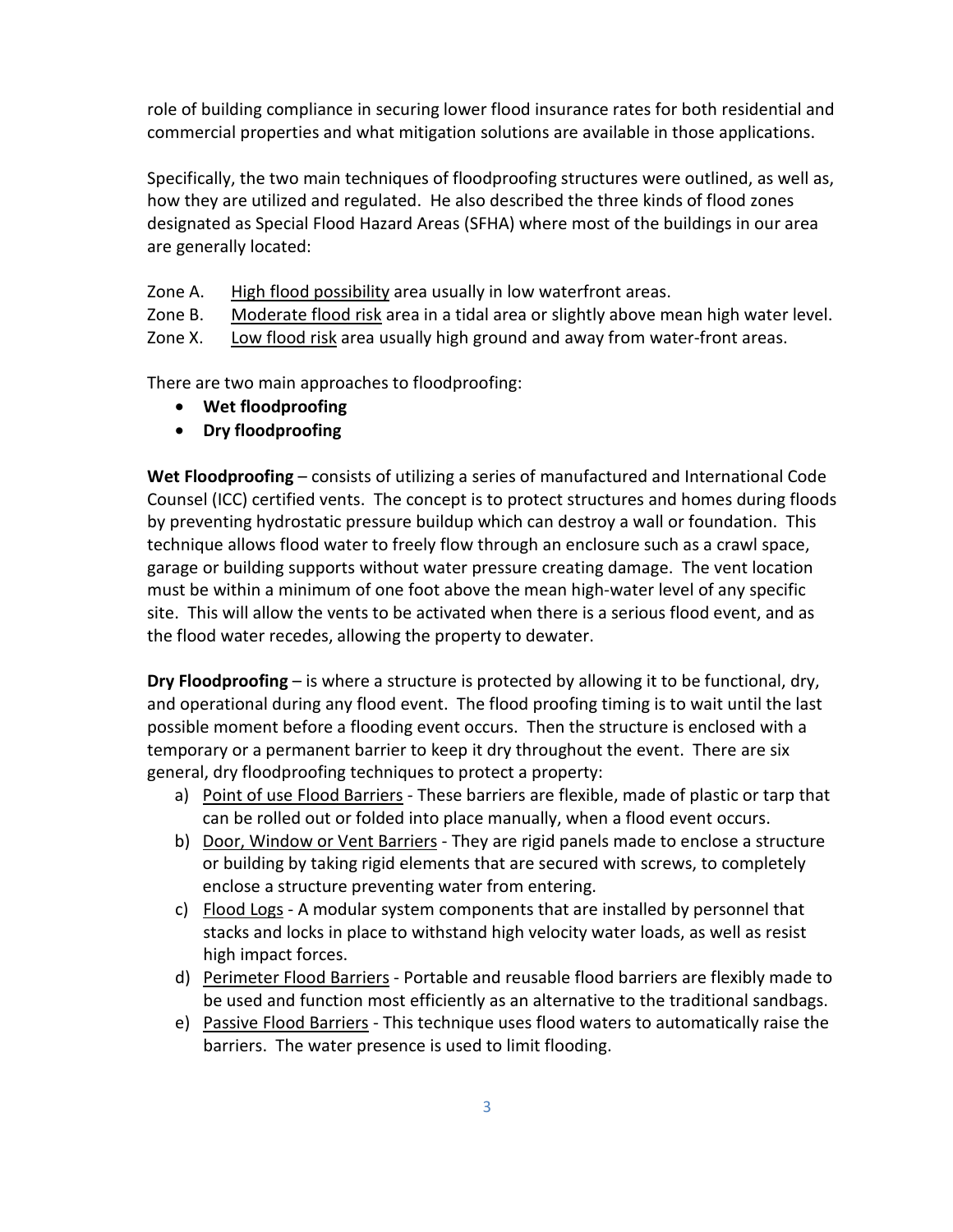f) Glass Flood Barriers – This alternative is always in place and once installed, has the no significant maintenance or personnel costs.

Owen summarized the different floodproofing options and the important roles they play in designing a sustainable and resilient structure. He concluded the presentation with a question-and-answer period. His presentation was very dynamic, professional, and well received by the Chapter members. Owen volunteered to help Chapter members with any of their projects and review any floodproofing information or concerns they may have. He can be contacted at:

Owen Gechter, CFM Regional Sales Representative Floodproofing.com Tel: 609-970-0825 Email: [ogechter@smartvent.com](mailto:ogechter@smartvent.com)

- 2. The Minutes of July 17, 2021 were attached to the September meeting notice for members to review. A motion to approve the July Minutes was made by Sara Djazayeri and seconded by Marty Zelnik and the July 17, 2021 minutes were unanimously approved.
- 3. Next Meeting Dates:

The meeting times were discussed and due to Covid, the Chapter will extend virtual meetings through December. It is hoped that with the new year we might be able to return to in-person meetings, and possibly with some outside technical "IT" help, the Chapter could coordinate inperson and virtual meetings for those who cannot physically attend. There was also renewed discussion about finding meeting venues which combines mass transit access and parking. Julian Misiurski had made some good suggestions of sites near mass transit with varying parking options. It was hoped that members could suggest additional alternative sites for us to choose from at either a restaurant or community space for Chapter evening meetings. Therefore, for the near future, it was agreed that the next three virtual meeting dates will be:

| October 21, 2021  | 6:00 <sub>pm</sub> |
|-------------------|--------------------|
| November 18, 2021 | 6:00 <sub>pm</sub> |
| December 16, 2021 | 6:00 <sub>pm</sub> |

4. DOB:

Bob Esnard reported that in the last months, the DOB developed and has been holding citywide virtual live Q&A sessions biweekly by borough for; Property Owners, Design Professionals and Filing Representatives. DOB staff responds to job specific questions and is open to discussing general questions about permits, construction codes as well as, DOB processing issues with the project signoffs. The sessions are well organized. However, registration is required for attendance. Questions are requested to be about projects in the Borough the meeting is in. Once registered, a participant will receive an email with login information on the day of the event. Tony Freda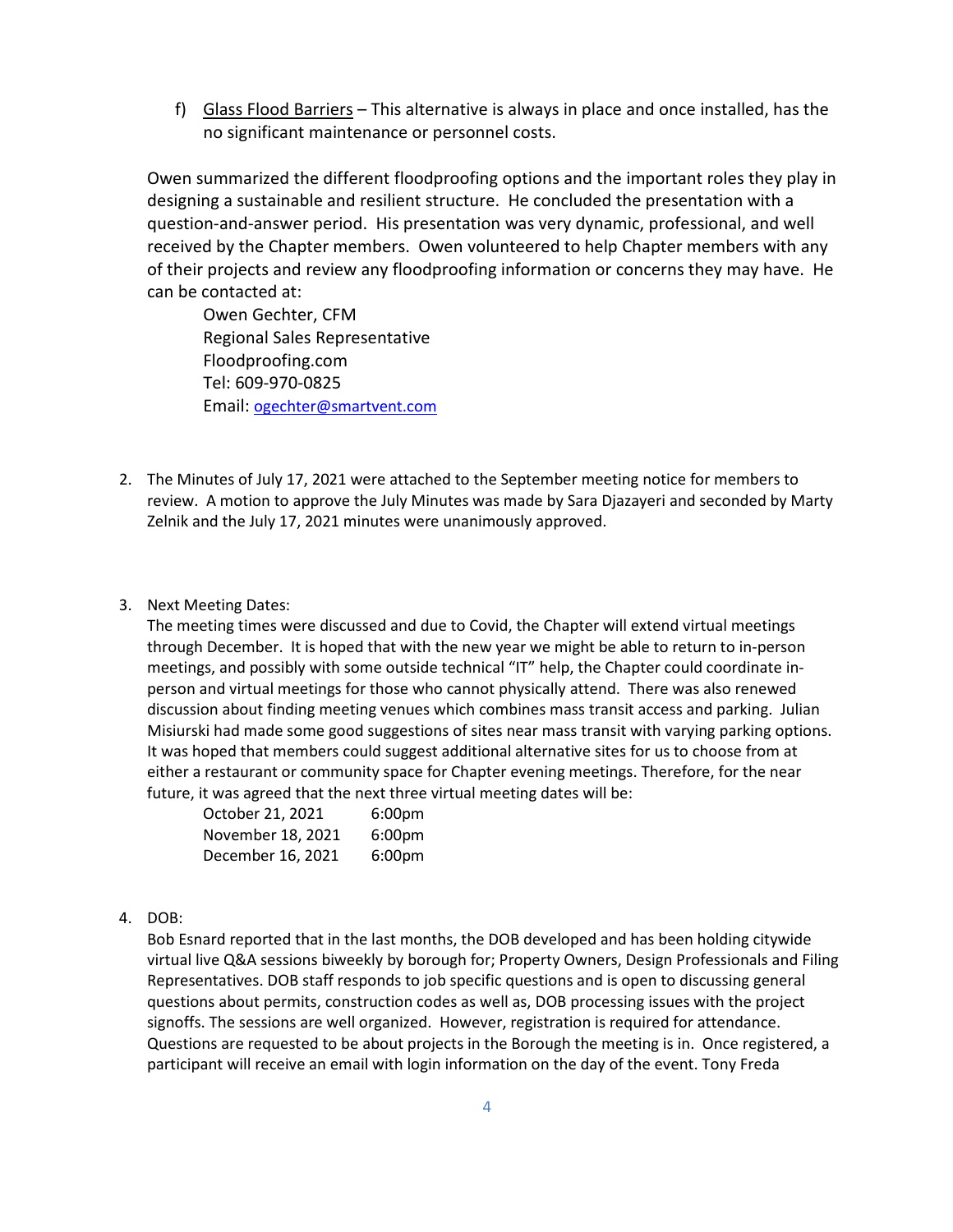indicated that these sessions and other public outreach attempts by the DOB are online as well as being circulated by the Architects Counsel of New York.

Unfortunately, this Outreach does not give Bronx Chapter members an opportunity to have personal contact with the DOB Bronx Borough staff. In the past, the Bronx Borough office regularly met with the Chapter to review local issues of mutual interest and concern to the construction industry. The idea was to informally work on how applicants and the Bronx construction industry can come together to improve the efficiency and productivity of the approval process for all concerned. In the attached Appendix I, is a recent DOB Notice shown on DOB's website, as a reminder to the industry of their outreach. This Notice indicates how practitioners can review summaries on questions that have been asked in the past, as well as, tutorials on how to navigate and work more efficiency in the "New" virtual DOB.

#### 5. Chapter Committee:

• Education:

Due to the summer break, the Educational Committee did not meet, as the schools were closed and due to the vacation schedule of the architectural firm's staff where not available to work with the committee. With teachers now back at school and the firms employees all working, Sara Djazayeri indicated that the Committee should be able to plan an event this Fall or early Winter.

• Emerging Professionals (EP):

Ofe Clark could not attend the meeting. She is hoping at the next meeting to have a list of members interested being Mentees for a Chapter Mentor Program. In addition, she is also working together with Josette Matthew to organize the Bronx Chapter's participating with the State Licensing Study Sessions that Brooklyn AIA is having. If associate members who have not responded or just learned of the Chapter's mentoring program and/or would like to join these Study Sessions, they should email her at [clarke.ofe@gmail.com.](mailto:clarke.ofe@gmail.com)

• Bronx Blueprint:

Bill Davis, the Bronx Blueprint Committee Chairman, could not attend as well. He is planning to write an outline of their proposal for distribution prior to October's meeting, for the Chapter to consider. The Committee is hoping to organize a Borough Virtual Summit to implement the Chapter's challenge and pledge to increase; Equality, Diversity, and Inclusion in the industry.

• Chapter Cloud:

Josette Matthews reported that she organized Chapter documents that various Chapter members supplied her with and is looking to create an internet "site" for the information to be stored and accessed. This effort is part of the AIA National's mandate for each Chapter to create a secure library of our documents on a "Cloud" for members and the Institute to use.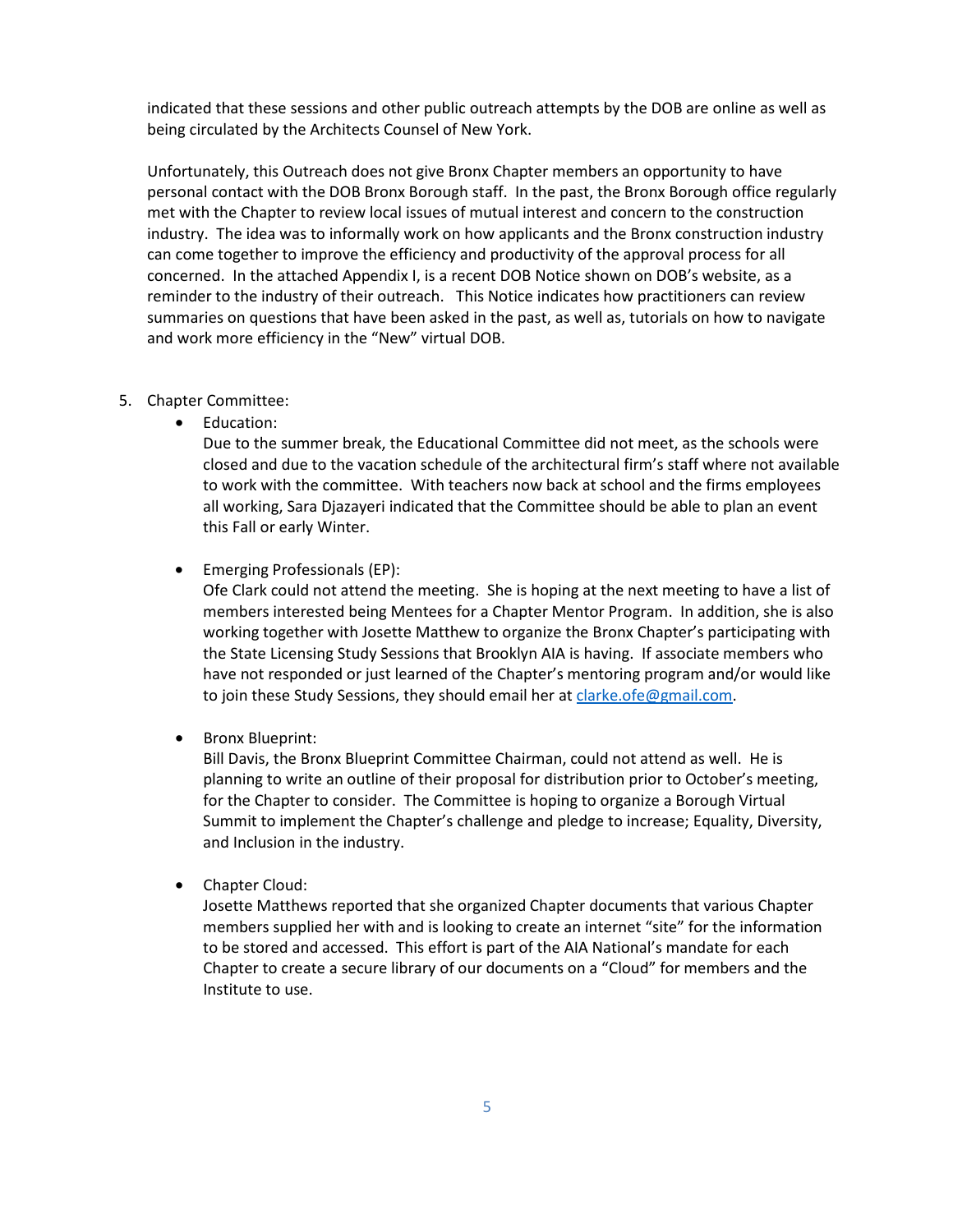#### 6. New Business:

#### AIA Fellows

Sara Djazayeri reported that the AIA New York Chapter, communicated with the four other New York City Chapters, recommending each Chapter to identify members for Fellowship elevation. In recent times most of the Fellows of the American Institute of Architects who were appointed in New York and have been from Manhattan. The New York Chapter would like this modified to include more of the city and volunteered to assist the other city Chapters to select new potential members to be raised to the Fellowship level. Statistically, there are over 90,000 architects in the Institute and only 3% have this distinction. The hope is for each Chapter to recommend potential honoree's to be considered for 2021. After a short discussion, it was suggested that Bob Esnard should be considered. Ken Koons nominated him, Marty Zelnik seconded it, and it was unanimously passed. Bob was surprised, honored, and thanked everyone, but was not sure of the timing, as there are deadlines and there is a very involved process for a candidate to be nominated and ultimately selected. Sara indicated that she would get back to the New York Chapter Committee and see how and what must be done to move the nomination forward.

#### Meeting Zoom

Bob Esnard suggested that perhaps Sara Djazayeri might share or take over the role of hosting the future Chapter meetings. His hope was to minimize the issue of relying on one person for Zoom "IT" and to have additional "expertise" in hosting meetings in the future. The goal is to be able to share the screen easily and consistently with our presenters and to control the meetings as seamlessly as possible. Sara agreed and will work on the issue for the October meeting.

#### 2022 Bronx Chapter Officers

Ken Koons, Sr. reminded everyone that at the next meeting our charter requires that he, as Chairman and the Nominating Committee of former officers, must recommend a slate of Officers for 2022. He suggested that anyone who wants to recommend or be an officer to contact him a week before the October 21 $^{\rm st}$  meeting to be considered. If the does not get any recommendation or new names, the Committee will probably propose the excellent current officers to continue for another year.

The meeting ended at 7:45pm.

IV. Next Meeting:

As the health crisis continues the next meeting will again be a Virtual meeting on:

**Thursday October 21, 2021, at 6:00PM**

### **APPENDEX I - DOB Notice**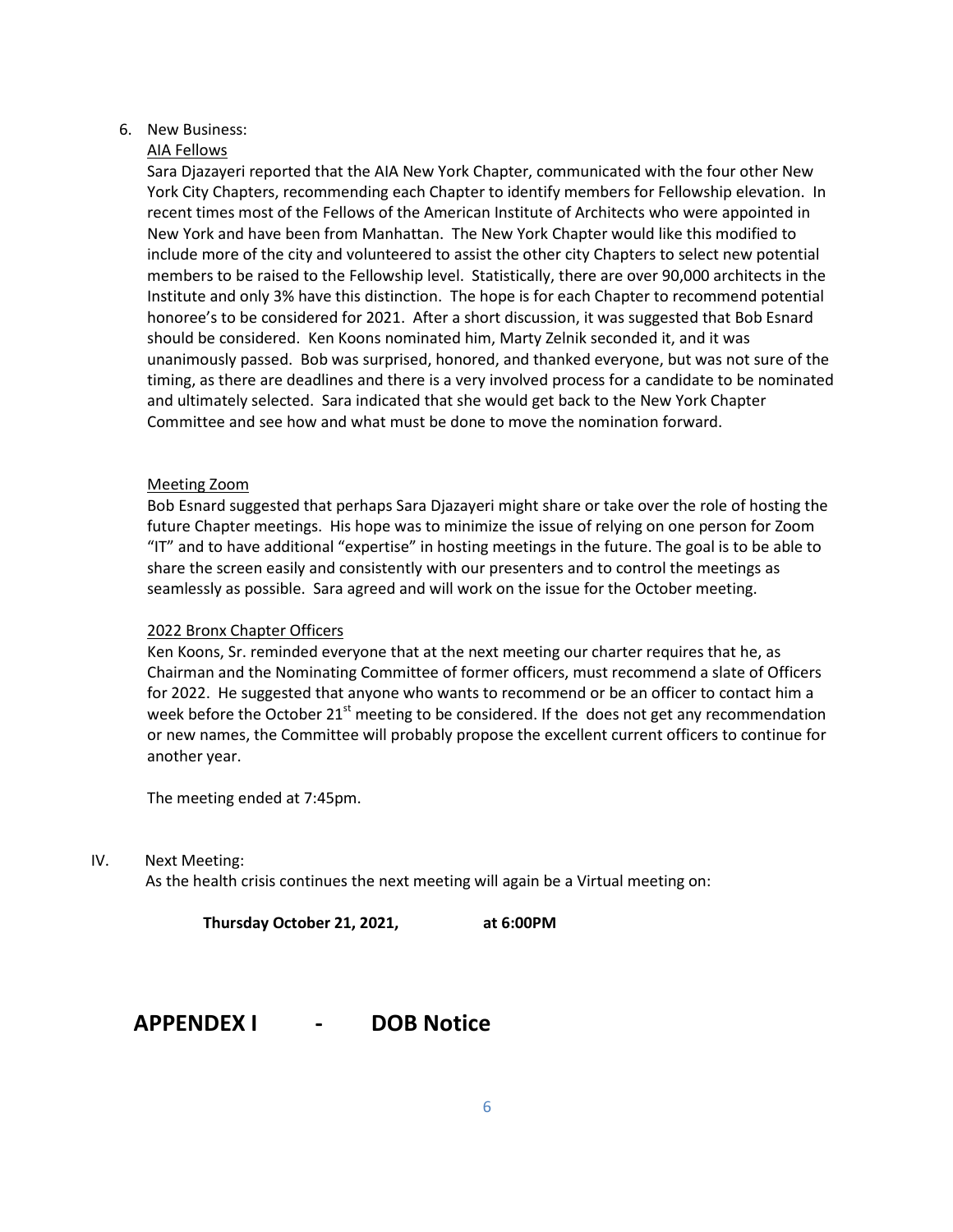# **APPENDIX I DOB NOTICE**

## **Upcoming Events**

The Department of Buildings looks forward to connecting with our industry partners and the general public. Our events are designed to keep industry members and all New Yorkers abreast of industry trends, operational updates to collaborate better with DOB and safe construction operations. Check this page frequently for upcoming DOB events!

### The Department hosts:

- Live Q&A Sessions Our bi-weekly online Q&A Session for property owners, registered design professionals, filing representatives and other licensees/registrants provides a space for attendees to ask job specific questions for filings in DOB NOW, the Buildings Information System (BIS), or general questions about permits, Construction Codes, Zoning Regulations, sign offs, certificates of occupancy, place of assembly, equipment installations, violations and civil penalties, etc.
- To register, choose the session you would like to attend, access the link and follow the instructions. Make sure to sign up for the appropriate session for the borough in which the property is located. Once registered, you will be emailed the login information on the morning of the event.

| <b>Borough</b>         | <b>Session Date</b>                              |
|------------------------|--------------------------------------------------|
|                        | <b>September</b>                                 |
| Brooklyn/Staten Island | Tuesday, September 14, 2021 - 2pm to 3:30pm      |
| Manhattan              | Tuesday, September 21, 2021 - 2pm to 3:30pm      |
| Bronx                  | Thursday, September 23, $2021 - 2$ pm to 3:30pm  |
| Brooklyn/Staten Island | Tuesday, September 28, 2021 - 2pm to 3:30pm      |
| Oueens                 | Thursday, September 30, 2021 - 2pm to 3:30pm     |
|                        | October                                          |
| Manhattan              | Tuesday, October 5, 2021 – 2pm to 3:30pm         |
| <b>IBronx</b>          | Thursday, October 7, $2021 - 2$ pm to $3:30$ pm  |
| Brooklyn/Staten Island | Tuesday, October 12, 2021 - 2pm to 3:30pm        |
| Queens                 | Thursday, October 14, 2021 - 2pm to 3:30pm       |
| Manhattan              | Tuesday, October 19, 2021 - 2pm to 3:30pm        |
| <b>Bronx</b>           | Thursday, October 21, 2021 - 2pm to 3:30pm       |
| Brooklyn/Staten Island | Tuesday, October 26, 2021 – 2pm to 3:30pm        |
| Oueens                 | Thursday, October 28, $2021 - 2$ pm to $3:30$ pm |

Industry Meetings - a monthly online, borough-specific industry session for  $\bullet$ registered design professionals to discuss policy and business process